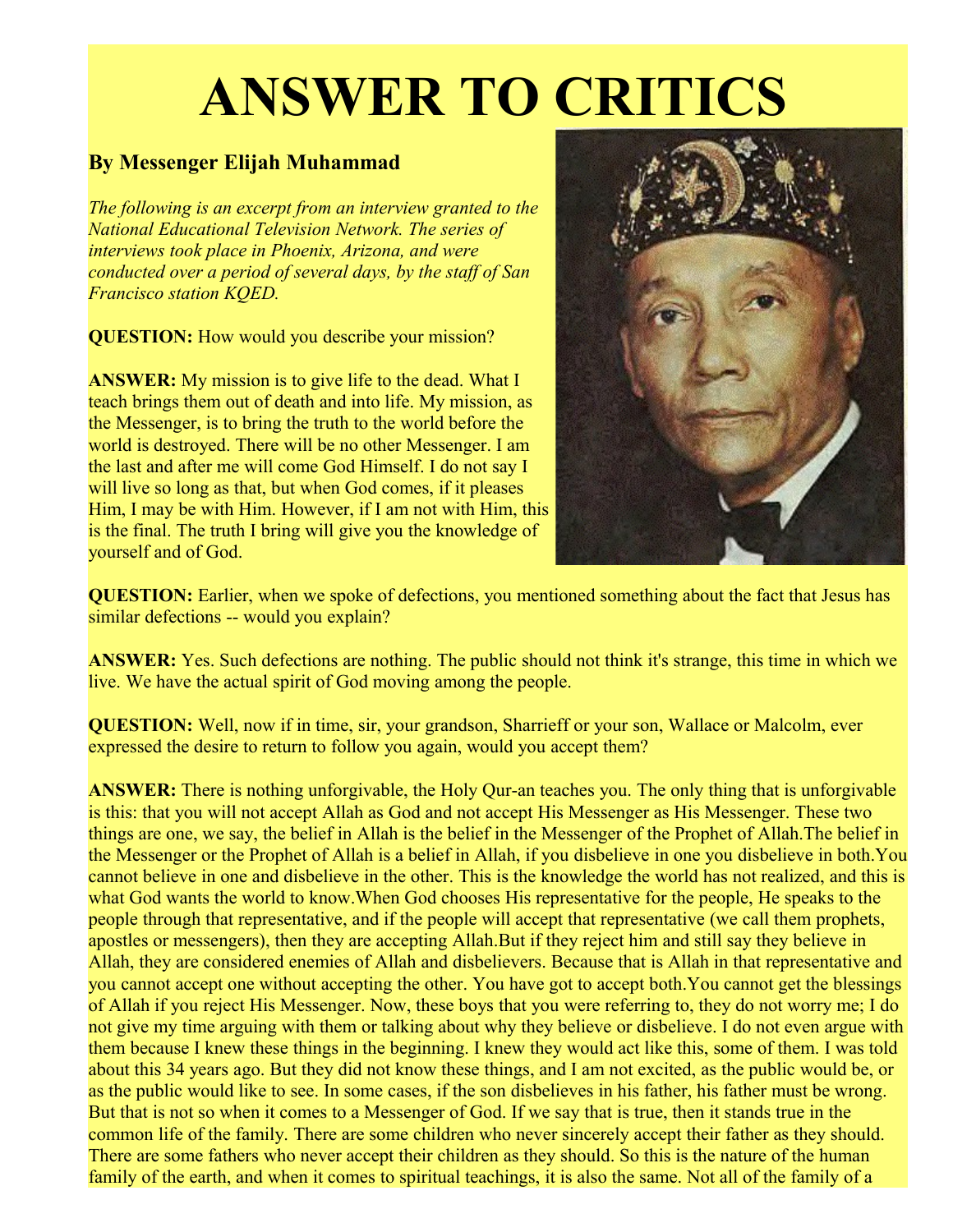Messenger are such as Noah and Lot. They do not always have true believers, but that did not detract one atom from his messengership.You do not take advantage of that unless you get into war or trouble with God.You do not say, "I do not believe in him because his own wife or his own son does not. Why should I follow him?" You would be getting yourself in trouble, because that is given. I do not care anything about those who fall away from me after I have pointed out the truth to them and despite this they get wrong and go away from that truth. I am not responsible for this, for whatever they say against me, it is against themselves. What they preach and tell the people in order to get the people to disbelieve in me is much like Absolom and his father, David. Absolom stole the affection of the people because he thought he looked better and younger than David. He thought, therefore, the people would follow, that he could steal the people over to himself and get rid of his father as king and be king himself. But he was not to be king. The man that was to be king had yet to be known; that was Solomon. These facts are all put there to deepen our knowledge, and time repeats these things over again and again. And so this is what we face today, and I am not surprised the public is surprised, some of them at the deviation of Malcolm or my son Wallace. I am not surprised. But they cannot yet say that I am not the Messenger of Allah. They cannot take that away from me.

**QUESTION:** Mr. Muhammad, would you make some statements about Dr. Martin Luther King and the Civil Rights Movement?

**ANSWER:** Yes, I think Rev. King has been doing a good job according to his knowledge. He has been trying to do his best to get our people some justice in the way of civil rights. I believe that he means well, and I believe he would have done better if he had known more about the time and the people and the history and what must be done in such times. He has the desire to see his people dealt with according to justice and not according to injustice. But he does not know that he is living in the time when justice is bound to come to his people. However, it is only through Divine and not through civil government. And that goes for most of the groups who are trying to do something for the betterment of our people. They, most of these leaders, have good intentions, but they just don't have the right instruments to work with, and they do not know how to use the instruments, since they were not appointed to do the job. But all of our people today have the desire to do something for themselves and, first of all, to see injustice removed from the whole. We have suffered injustice at the hands of the white people for 400 years, and today some want to be called "Citizens of America," but all of this without the qualities that go along with freedom. We are today, I repeat, imbued with the spirit of justice for our people, and something must be done. This oppression cannot go on forever. What the civil rights movement is trying to do is just another effort to bring home to our people a better life. But this is the time when our people should and will get a better life on a permanent scale. NOT on a TEMPORARY scale. The political administration may change every 4 years. The Constitution gives to the people of America. And if we understand it well, it was not written with the so-called Negro in mind. It was written for the white citizens of America and not the slaves. The slave is not mentioned there and it was not in the mind of these lawmakers that he should share equal justice with the master. No, he was considered to be the property of the master. Therefore, the servant or the slave cannot get justice -- equal justice -- with the master unless the master wants to give up his position as master. If the master gave up his position as master, the slave would soon become his equal, and the slave would probably vote for equal justice, go to the White House or become the ruler of the country, if the equal justice were obtained all the way through as it should be. But the Constitution was written by white people for white people and not for you and me. We were under the slave-masters at that time, and again I would like to make clear: I am not fighting those leaders who are trying to do something good for our people, or get something better for them. But I do oppose them in their way of opposing that which is good and which would be just and permanent for our people. For we now have come to the time when we want justice and equality. We want freedom equal with other people. They have never made us citizens, and under their law we cannot be made citizens. We could never be citizens as stated in their first slavery courts. If we want to go into the facts about it, we are not the equal of the American white man, nor are we citizens with him here. We are in alien country. We are aliens and not citizens. And this is proof that we have to admit and not to try to hide to make some black brother feel good. To tell a black brother that he is a citizen and has equal rights is like telling a child to go to sleep on the 24th night of December and on the next morning awaken and Santa Claus will have left a present in your stocking when THAT is Santa Claus talking. And the child, when he grows up, learns that. Well it is the same thing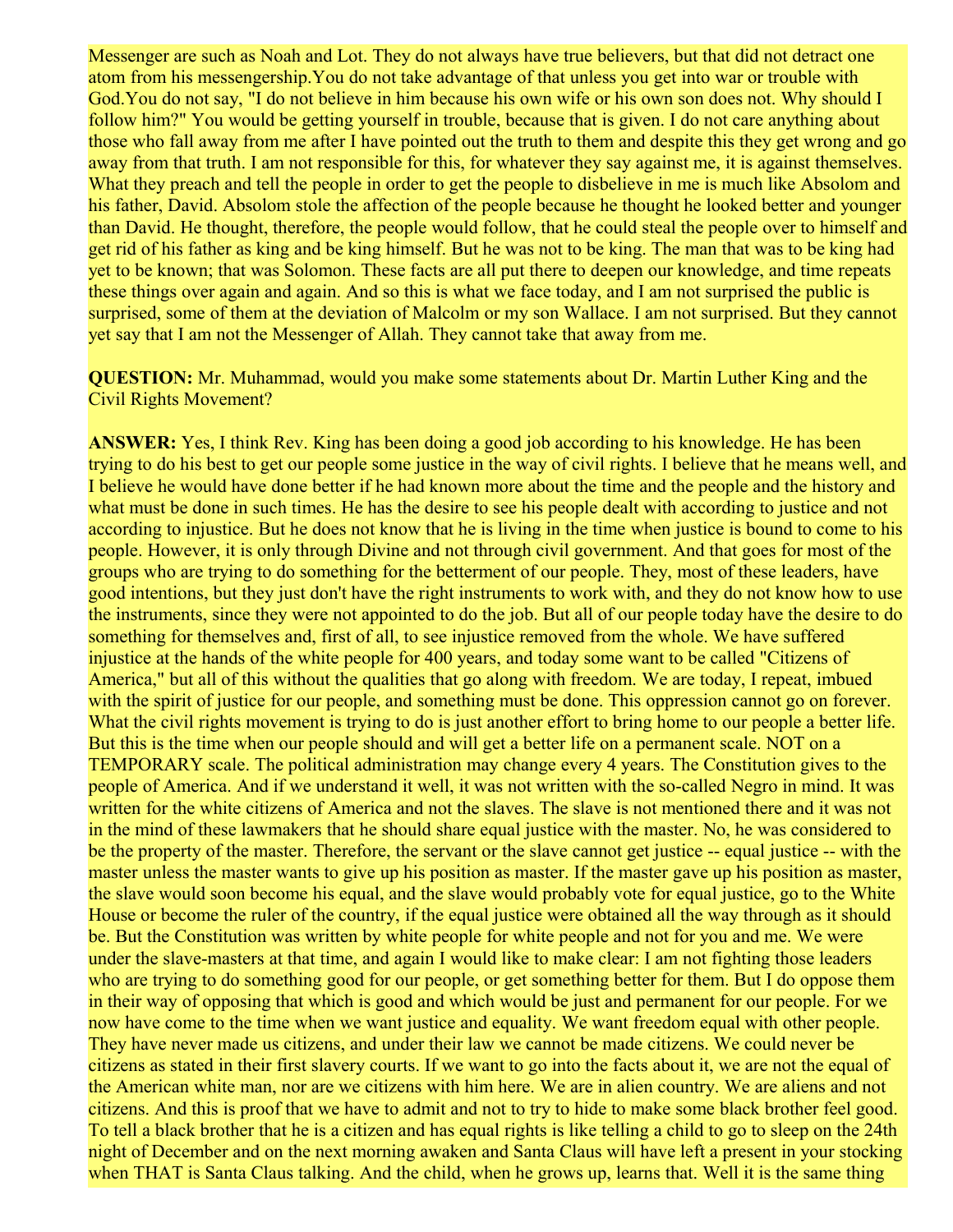with us. We have had a lot of Santa Claus teaching, and now we are growing up because we know that a lot of these Santa Claus teachings were nothing but a lot of pacifiers. We are no longer satisfied to be pacified. We want something permanent.

**QUESTION:** Mr. Muhammad, even though the Economic Plan was only introduced in August of this year, (1964) what has been the response?

**ANSWER:** We are really surprised at the response we have received. In fact, it is increasing daily, and we have to set up more secretaries to take care of the donations that are coming.

**QUESTION:** Is this coming from all over the country?

**ANSWER:** Yes, sir, from everywhere. For 3 years, we want to see what we can do. We're going to put the donations in banks that have already been established. We are not going to build one until we have need to do so. By the end of the 3 years, we can tell what we can do. It costs perhaps a million dollars or more to set up a bank, and the government has much to say about how this is done. Those who understand banking systems will be called in by us to help set up such a system for our people.

**QUESTION:** Are any of your aims perhaps similar to the middle-class aims of acquisition of properties and material goods? Do you think the objectives of this plan are similar to those of the white middle-class?

**ANSWER:** What are white middle-class aims? Will you tell me that?

**QUESTION:** Ordinarily I would say it is the acquisition of property of material things. Now do you think in the savings plan idea there will be a number of Negroes who will submit monies to save for those particular white middle-class idea which seem to be unimportant at the moment?

**ANSWER:** Well, the purpose of the Economic Plan is to fight poverty and want, as I have said; this includes material things. We need better housing, for instance. We also need farms to grow our food.

**QUESTION:** Do you think Johnson's War on Poverty Bill will by any assistance at this time?

**ANSWER:** I do not know the details of his plans. But I would say this, as a subject people who have given all they had for the independence of the white man, whoever is President should do something to aid the socalled Negro of America, to protect him from brutal treatment, from poverty and from want. America is able to feed Europe and part of Africa and is able to finance them. Yet, the poor slave who helped her build up her country and establish her banks that are bursting with money, he has nothing to say about this. She should do more to aid her so-called Negro in the way of putting him out for self. She should make him independent and not dependent. She should put a stop to police brutality, which is absolutely condoned by the government. The police are free to beat and kill us at will, and they are not punished for this. This should be done by whoever is in the White House as the ruler for the next four years. They should stop injustice. The time is now when a stop will be put to it if America herself does not cease mistreating the so-called Negro. The Negro is going to get his freedom because he is not the forsaken race he was a few years ago. There are definite divine plans being made to help him. He will be divinely helped from now on. The government can help the so-called Negro in many ways. I do not say the government should take us and set us down and make us lazy so we will not want to work for ourselves. I do not condone that sort of thing. No, help us to get a chance of doing something for ourselves. We are no more a people who can be classified as a necessary people for use only as servants. We are too many. We are 22 million people; no nation needs that many just for servants. I was born in the South. I married and went to Detroit with my two children in 1923. I know the South and the Southern white people. They are actually a people who envy any success that comes to the socalled Negro in any way. If you own a little more than the white man there, why he's against you; he may even kill you. He may bomb you or destroy your property. He just doesn't like the fact of your having anything. Whether in court, in justice or in any way. This is naturally in their blood. They want the black man